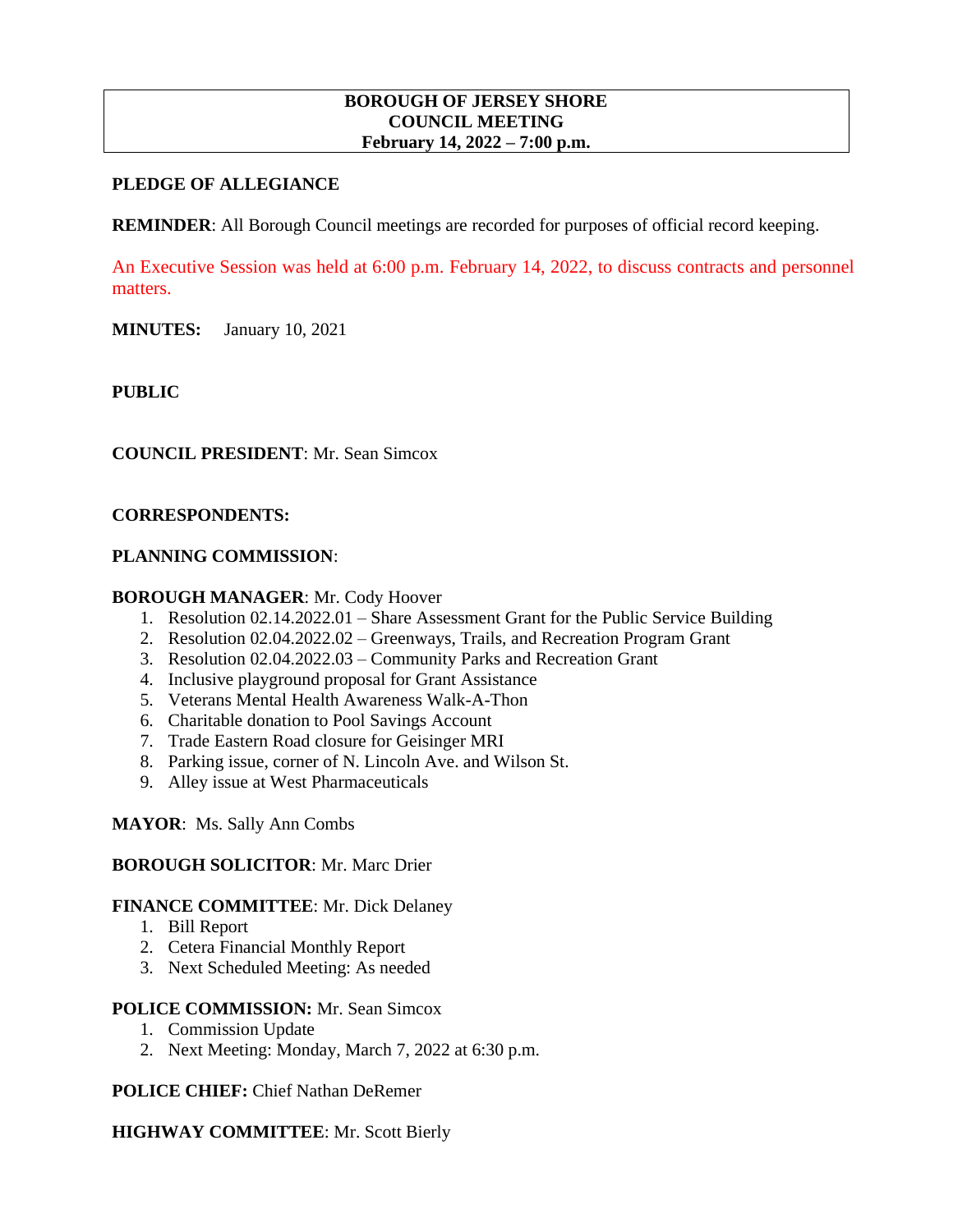- 1. Public Works Department Monthly Report
- 2. Next Scheduled Meeting: As needed

## **PERSONNEL COMMITTEE**: Ms. Janet Barnhart

- 1. Committee Report
- 2. Next Scheduled Meeting: As needed
- 3. Meeting on January 27, 2021
	- **a.** Zoning & Codes Enforcement Officer position posted
	- **b.** Part-time employee termination after 90-day probation.

## **EMERGENCY MANAGEMENT**: Mr. Denny Buttorf

- 1. Report
- 2. Alarm Reports Independent Hose & Citizen Hose
- 3. Next Scheduled Meeting: As needed

## **RECREATION COMMITTEE**: Mr. Scott Bierly

- 1. Committee Report
- 2. Minutes
- 3. Next Scheduled Meeting: March 3, 2022 at 6:30 p.m.

## **TREE COMMISSION**: Ms. Barbara Schmouder

- 1. Commission Report
- 2. Next Scheduled Meeting: As needed

## **CODES COMMITTEE**: Ms. Barbara Schmouder

- 1. Committee Report
- 2. Permit Report January 2021
- 3. Codes Report January 2021
- 4. Next Scheduled Meeting: As needed

## **BUILDING & GROUNDS COMMITTEE:**

- 1. Committee Report
- 2. Next scheduled meeting: As needed

## **TIADAGHTON VALLEY MUNICIPAL AUTHORITY**: Mr. Cody Hoover

- 1. Reorganization Meeting Minutes
- 2. Minutes
- 3. Next Scheduled Meeting: February 16, 2021 at 6:00 p.m.

## **JERSEY SHORE AREA JOINT WATER AUTHORITY**: Ms. Barbara Schmouder

- 1. Minutes
- 2. Next Scheduled Meeting: February 21, 2021 at 6:30 p.m.

## **LIBRARY BOARD**:

- 1. Board Report
- 2. Next Scheduled Meeting: March 8, 2022 at 5:00 p.m.

### **GEISINGER J.S. HOSPITAL:** Mr. Sean Simcox

**J.S. YMCA:** Mr. Cody Hoover